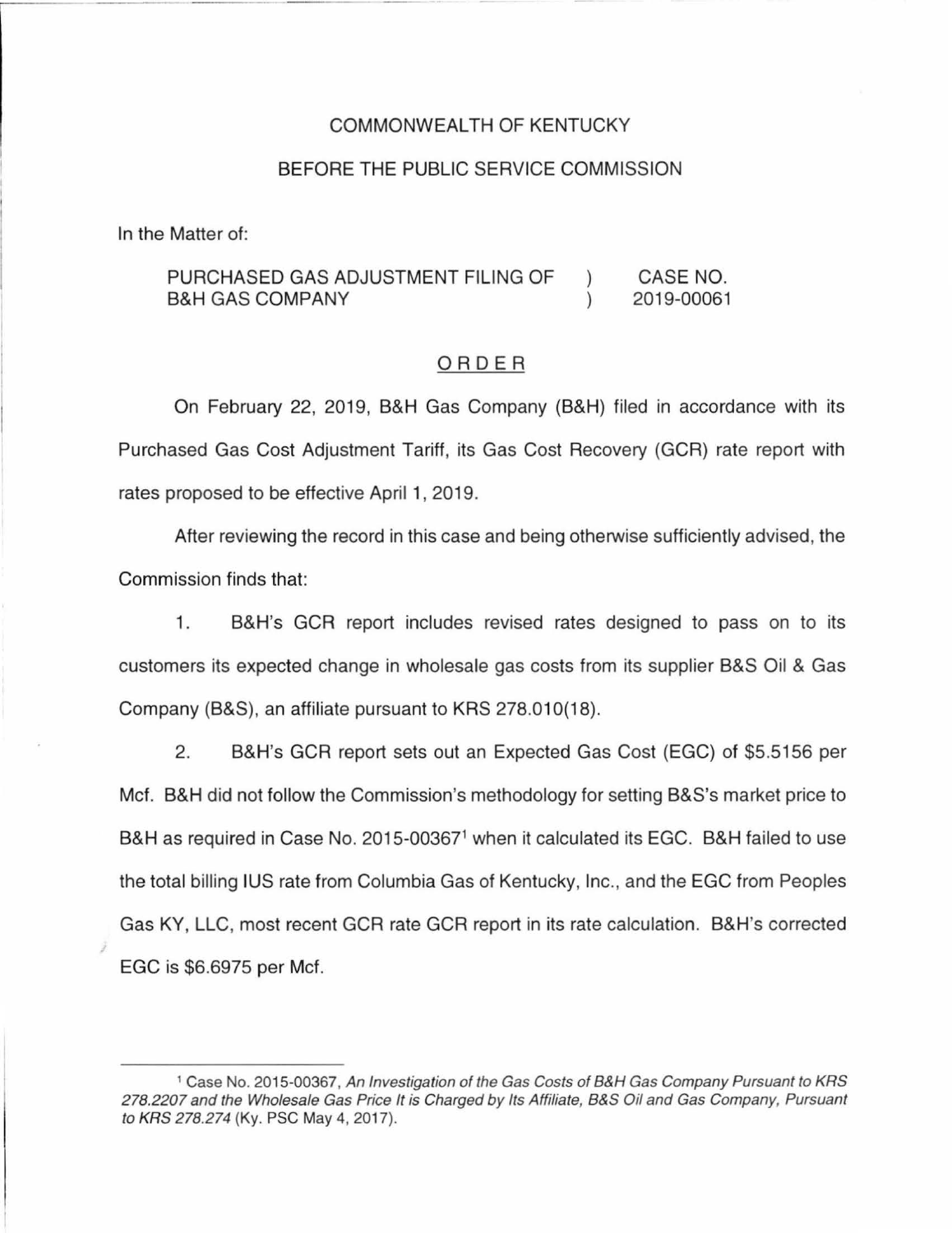3. B&H's GCR report sets out no Refund Adjustment (RA) as B&H has appealed the Commission's Orders in Case No. 2015-00367 to Franklin Circuit Court, and moved the Circuit Court to temporarily enjoin the RA from going into effect pending final adjudication of the appeal.<sup>2</sup> On September 19, 2017, the Franklin Circuit Court granted a temporary injunction, staying the implementation of the (\$3.0000) per Mcf RA pending final adjudication of B&H's appeal of the Commission's final Order in Case No. 2015-00367. Accordingly, the RA will not be included in B&H's April 1, 2019 GCR rate.

4. B&H's corrected GCR rate is \$6.6975 per Mcf, which is an increase of \$.3060 per Mcf from its previous GCR rate of \$6.3915 per Mcf.

5. The rates set forth in the Appendix to this Order are fair, just, and reasonable, and should be approved for service rendered by B&H on and after April 1, 2019.

IT IS THEREFORE ORDERED that:

1. The rates proposed by B&H are denied.

2. The rates set forth in the Appendix to this Order are approved for service rendered on and after April 1, 2019.

3. Within 20 days of the date of this Order, B&H shall file with this Commission, using the Commission's electronic Tariff Filing System, revised tariff sheets setting out the rates approved herein and reflecting that they were approved pursuant to this Order.

4. This case is closed and removed from the Commission's docket.

<sup>&</sup>lt;sup>2</sup> Franklin Circuit Court, Case No. 17-Cl-722, B&H Gas Company and B&S Oil and Gas Company v. Kentucky Public Service Commission and Attorney General of the Commonwealth of Kentucky, By and Through His Office of Rate Intervention.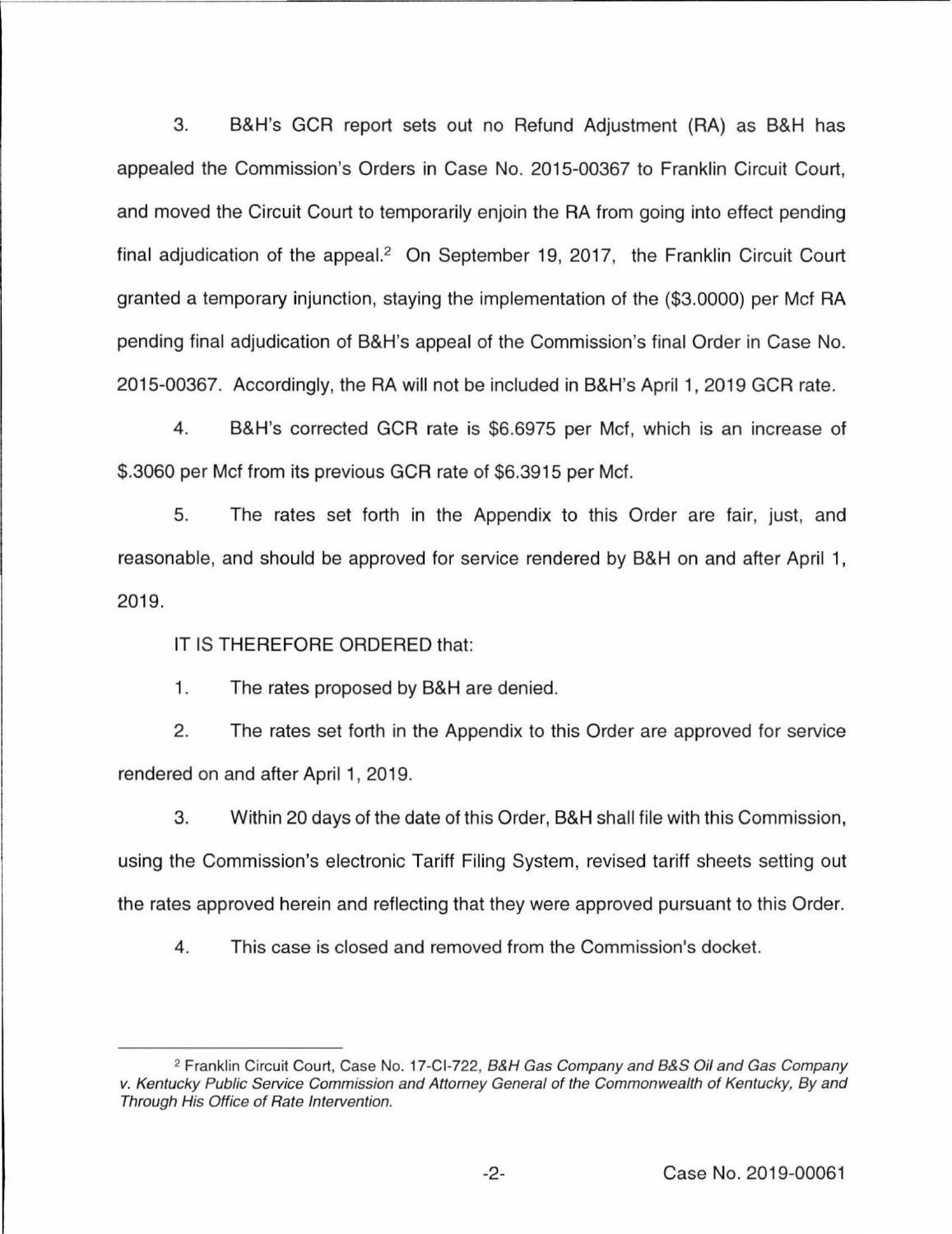By the Commission



**ATTEST:** 

Durch Executive Director  $P_{unper}$ 

Case No. 2019-00061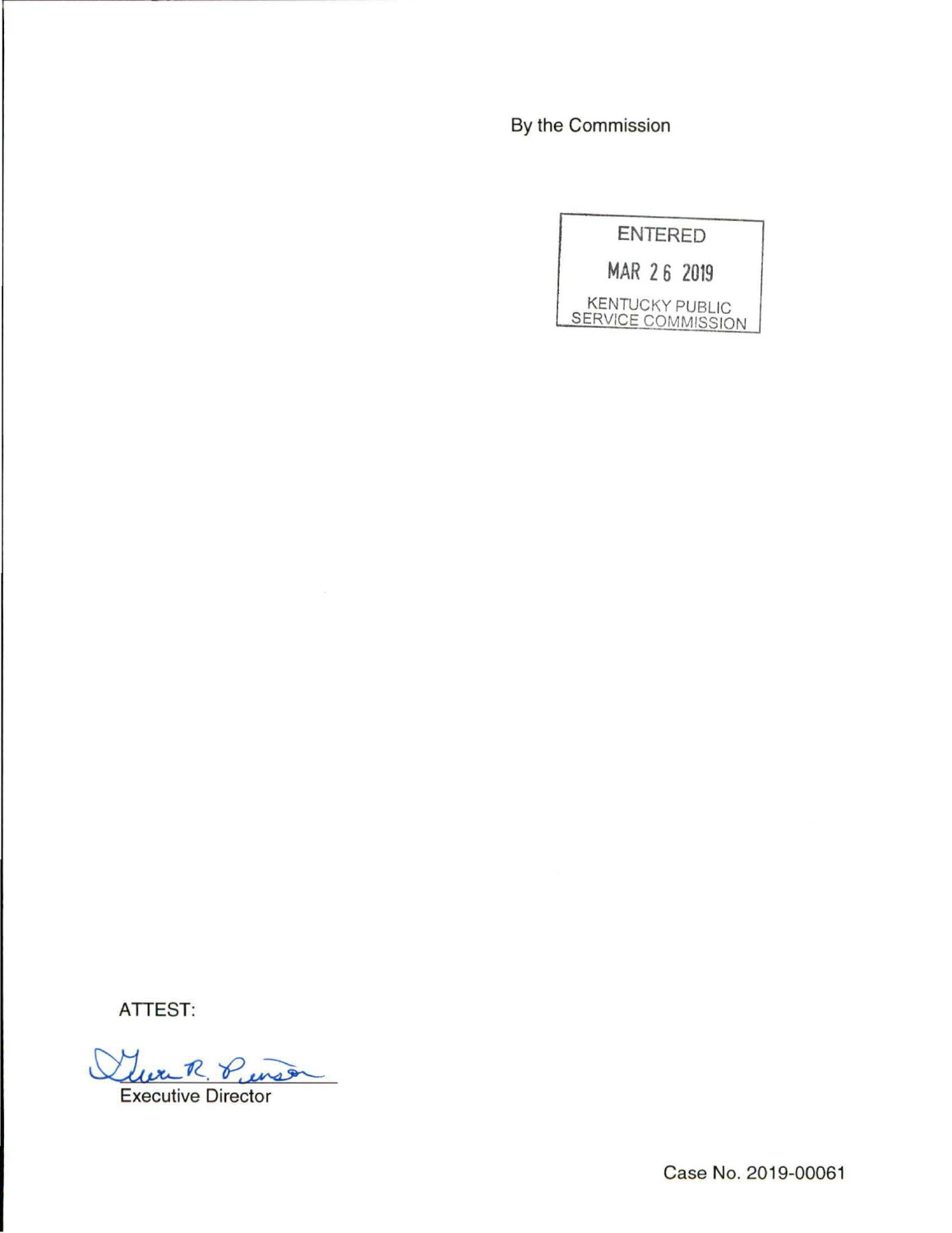# APPENDIX

# APPENDIX TO AN ORDER OF THE KENTUCKY PUBLIC SERVICE COMMISSION IN CASE NO. 2019-00061 DATED **MAR 2 6 2019**

The following rates and charges are prescribed for the customers served by B&H Gas Company. All other rates and charges not specifically mentioned herein shall remain the same as those in effect under the authority of the Commission prior to the effective date of this Order.

## RETAIL RATES:

|                      |                  | Gas Cost<br>Recovery |            |  |
|----------------------|------------------|----------------------|------------|--|
|                      | <b>Base Rate</b> | Rate                 | Total      |  |
| First 2 Mcf          | \$4.7938         | \$6.6975             | \$18.1888* |  |
| Next 8 Mcf, per Mcf  | 1.9788           | 6.6975               | 8.6763     |  |
| Next 20 Mcf, per Mcf | 1.5611           | 6.6975               | 8.2586     |  |
| Over 30 Mcf, per Mcf | 1.3103           | 6.6975               | 8.0078     |  |

\*Charge includes 2 Mcf of natural gas  $(\$4.7938 + (6.6975 \times 2))$